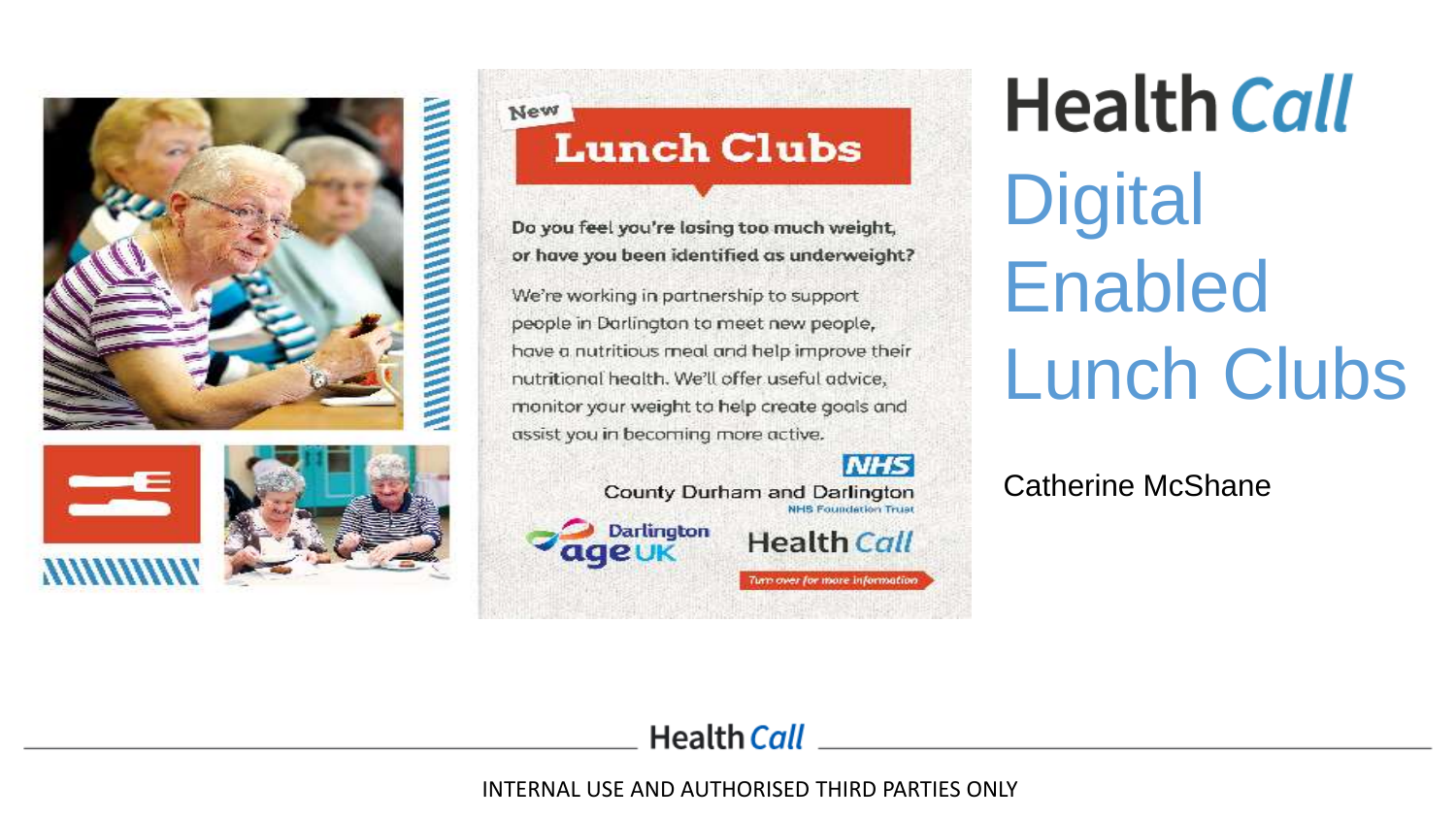Problem – Capacity



**Health Call**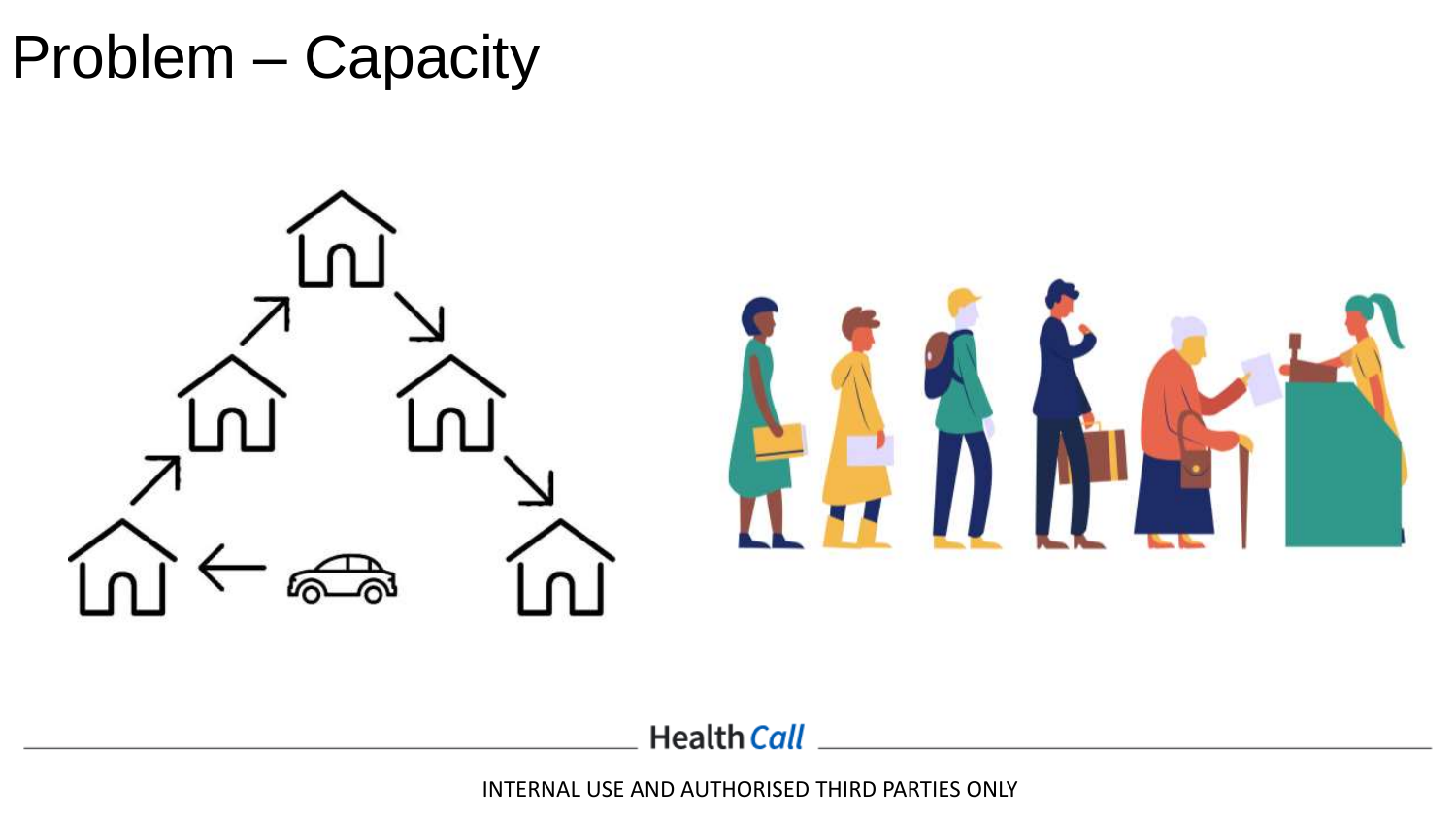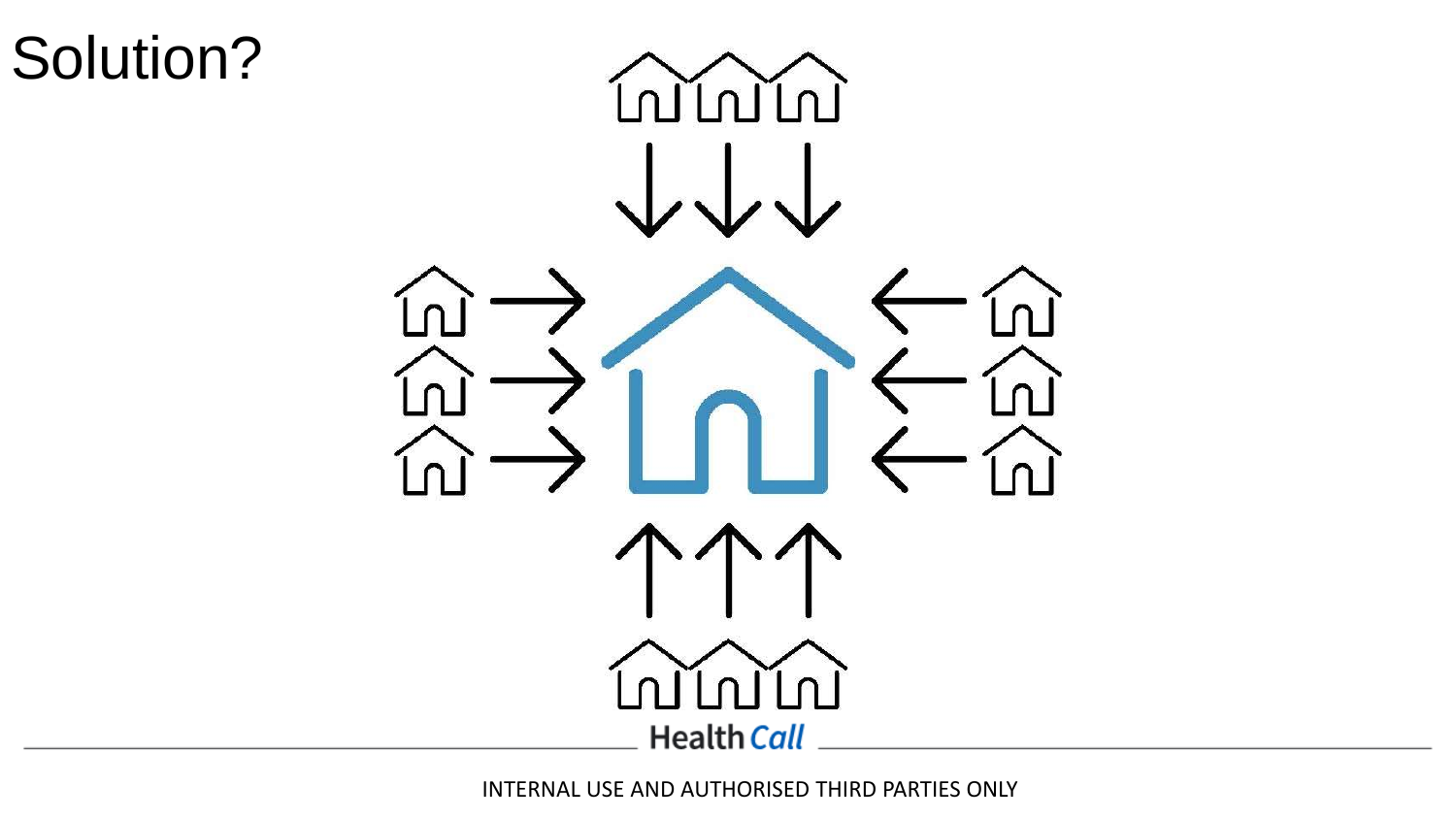# Problem – Social Isolation/ Loneliness

**17%** of older people are in contact with someone **less than once a week**

**51%** of people over 75 **live alone**

**11%** of older people are in contact with someone less than once a month



**10%** of people over 65 say they are **lonely or very lonely**

As bad for health as smoking **15 cigarettes** **20%** of people over 65 are occasionally lonely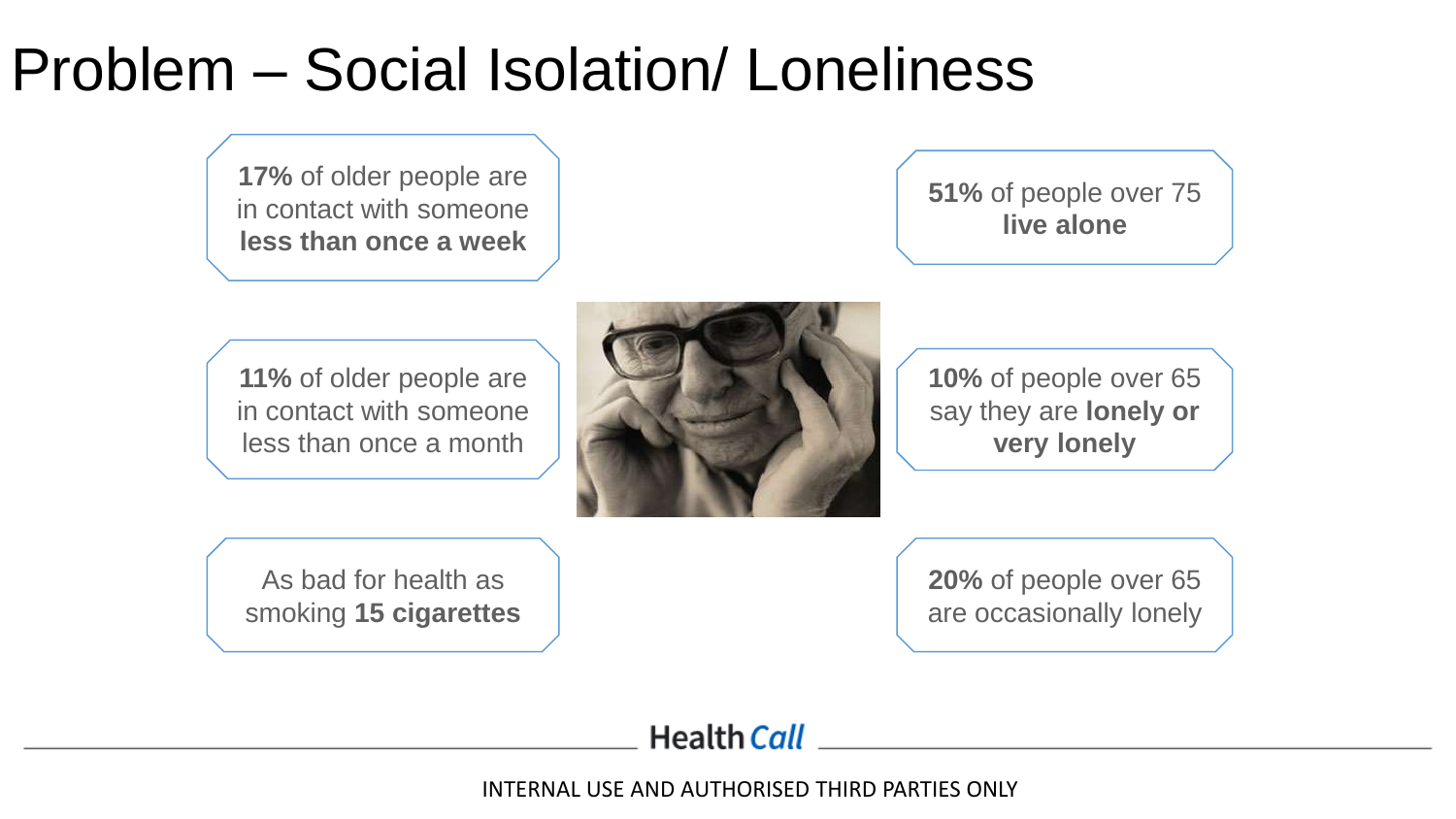# Problem – Undernutrition

- **14%** of older people living in their own home at risk of undernutrition
- 28% of people admitted to hospital are undernourished
- **= 14%** of people over 65 are at risk of undernutrition
- 93% of people with undernutrition live in the community
- **T3%** greater chance of being undernourished if you live in the north

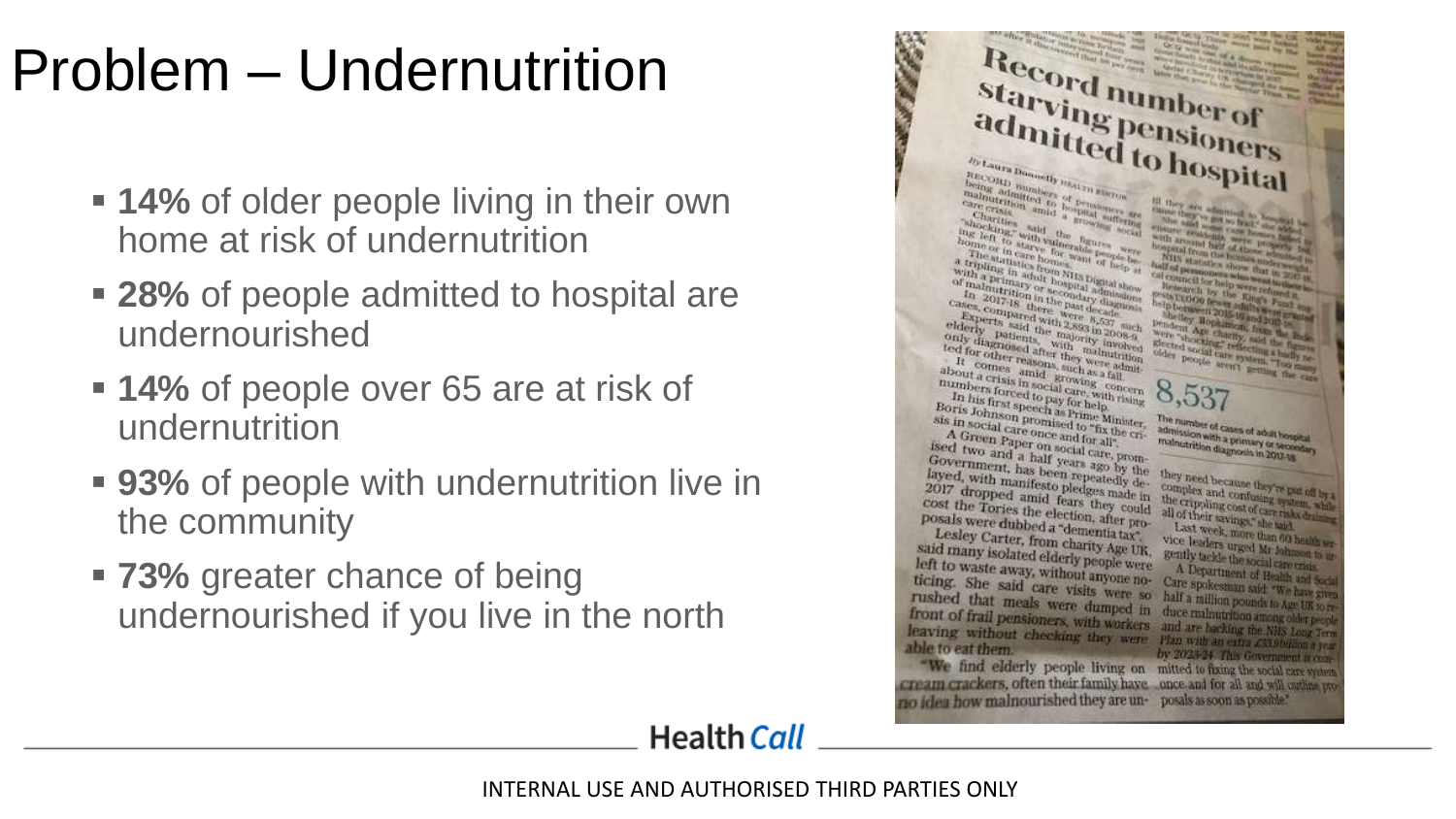### What have we done?...





**Health Call**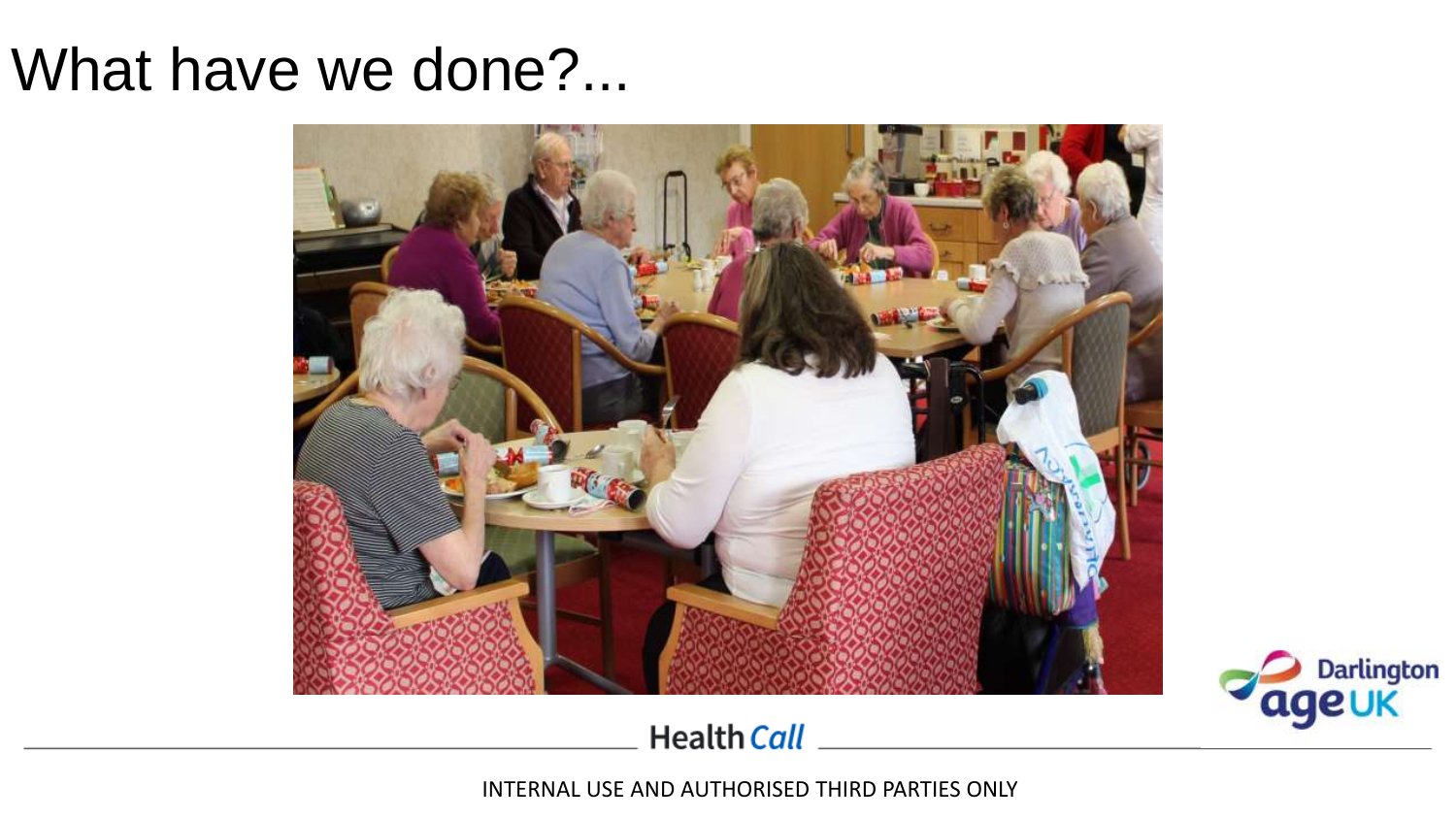## Implementation

- Individuals attend Age UK luncheon clubs
- Provided with a nutritious meal and social interaction
- Weight monitored and data entered on Health Call portal
- Clinicians alerted if information entered is outside of predetermined parameters and provide timely intervention.
- Link with other projects to increase digital awareness and provide tailored information sharing.

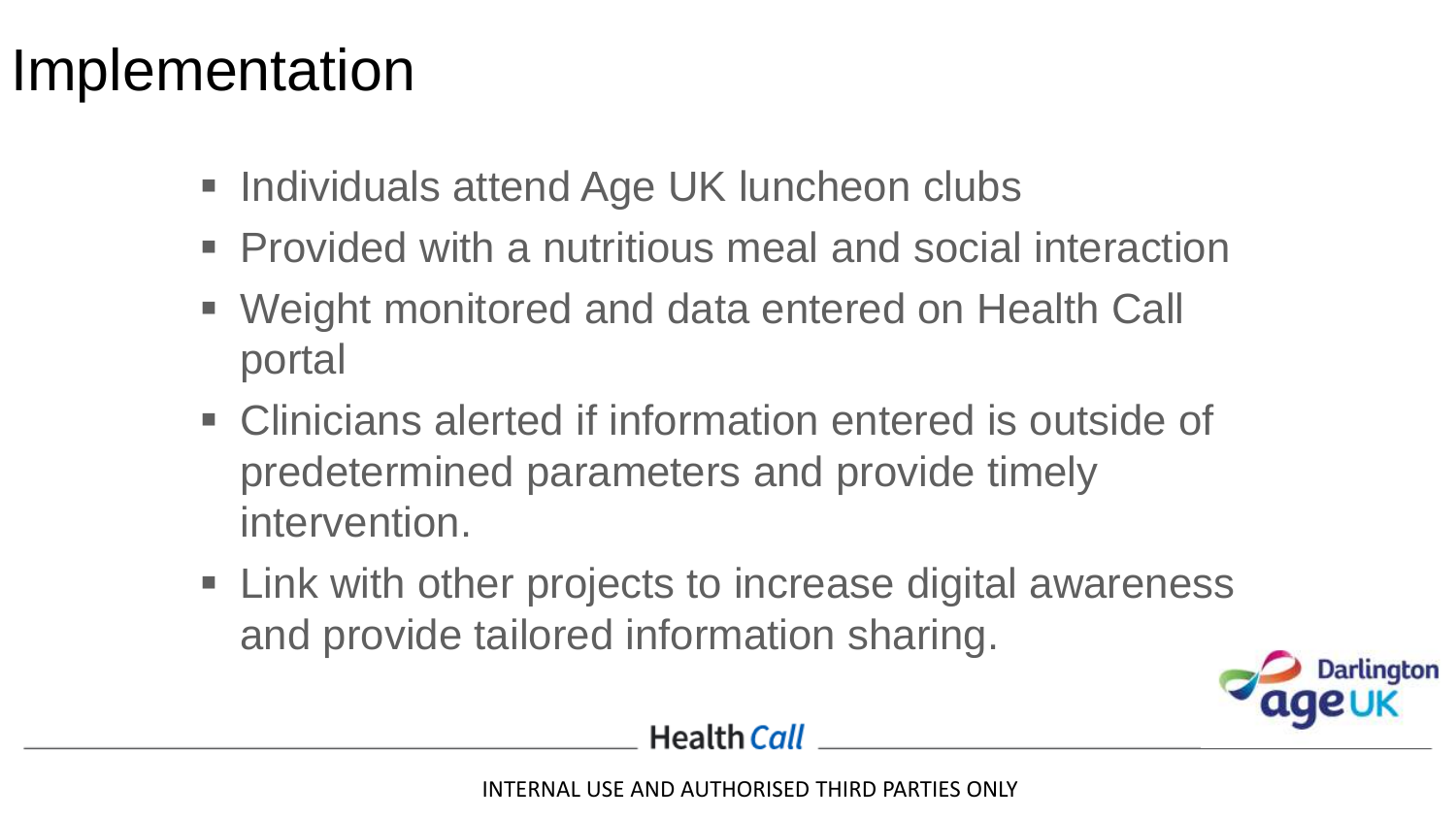### What we have found...

#### **100% have a cooked meal daily**

" ….but I don't eat it. I pick all day long. Cream cakes and biscuits are easier.

" Just on a Sunday if somebody calls. Plenty of people come, but they have their own lives, so they don't stop long ,,,

" I can't open jars or bottles, its difficult to hold cutlery. It takes a lot of time to eat my meal now ,,,

" Cooking it. Can't be bothered to make it, when I get it I can't eat it. ,,,

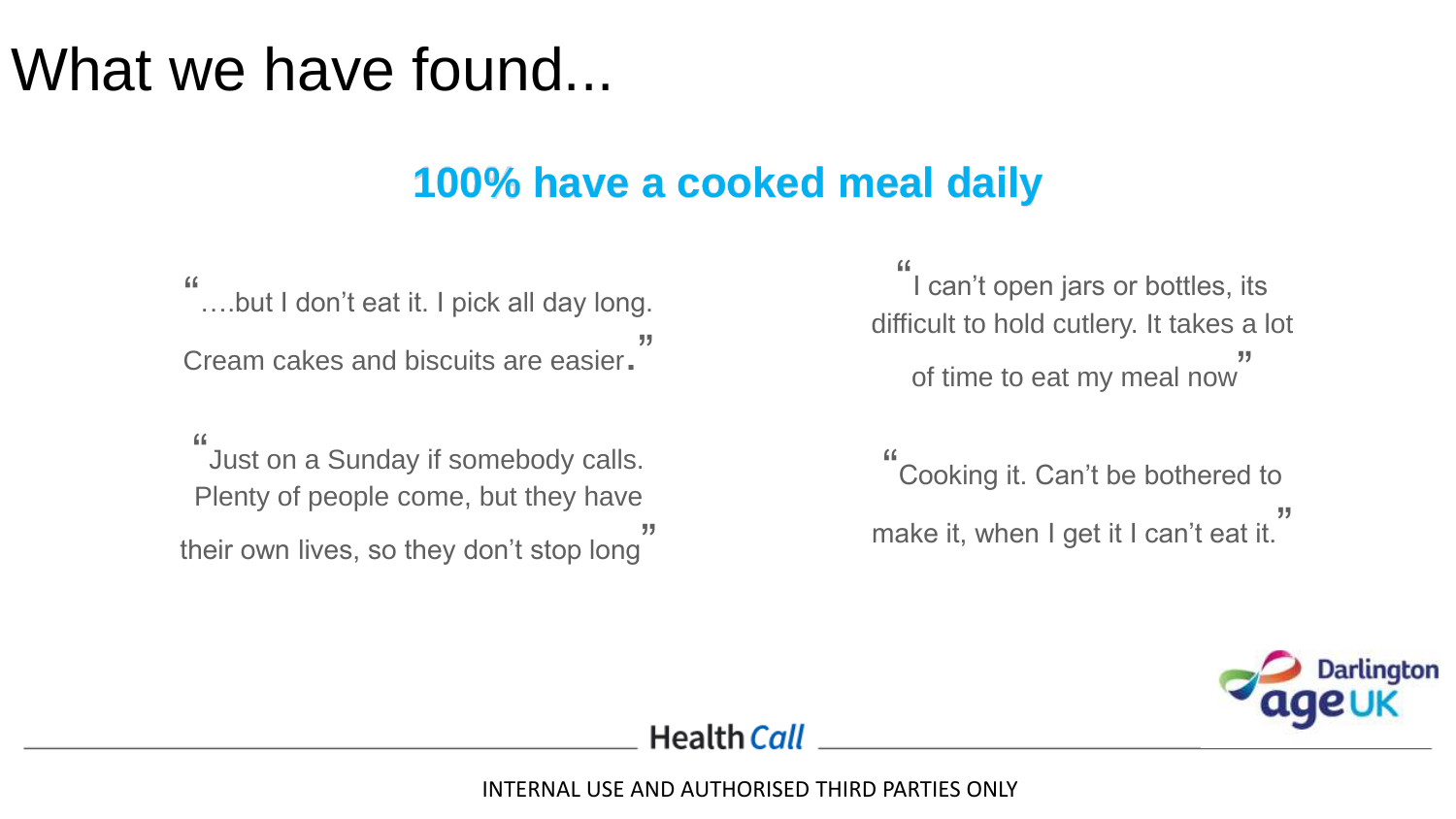# What we have found...

|                                  | <b>Total</b> | %  |
|----------------------------------|--------------|----|
| <b>Number of referrals</b>       | 40           |    |
| Number referred to lunch club    | 25           | 63 |
| <b>Number of active patients</b> | 17           | 68 |
| <b>Average weekly attendance</b> | 12           | 53 |
| <b>Number who declined</b>       | 15           | 37 |

| <b>ONS Status</b>  | <b>Total</b>   | %   |
|--------------------|----------------|-----|
| <b>No ONS</b>      | 10             | 37% |
| <b>No change</b>   | 5              | 19% |
| <b>ONS reduced</b> | $\overline{2}$ | 7%  |
| <b>ONS changed</b> | 6              | 22% |
| <b>ONS stopped</b> | 4              | 15% |
| <b>Total</b>       | 27             |     |

Average weight change 1.09kg (-1.75kg- +4.2kg)



**Health Call**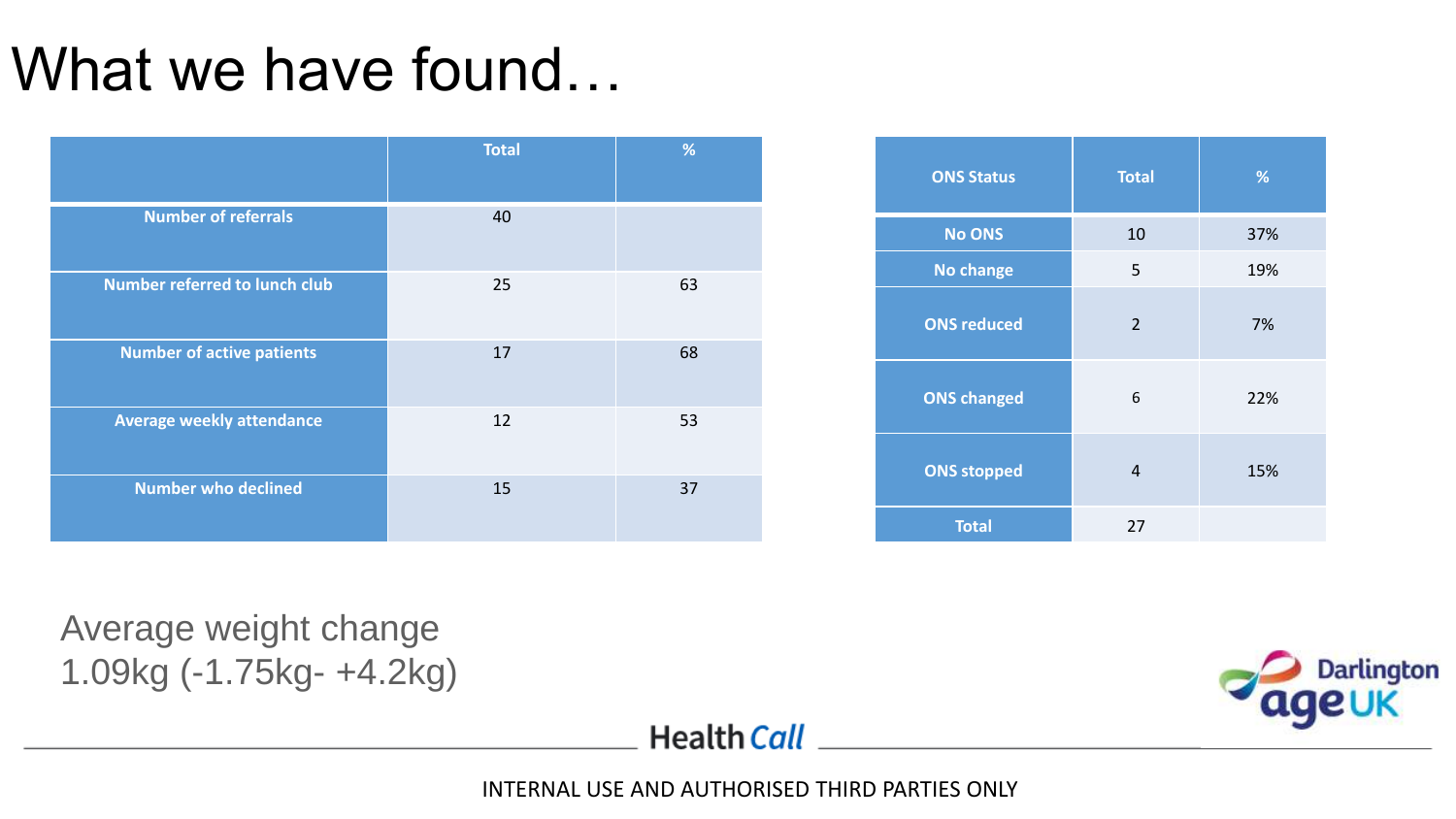## What we have found…….

#### **100% said the lunch clubs had made a positive difference to their lives**

" Beats sitting in the house. Met some lovely ladies "

" I think it's great. Having a day out, meeting new people, having a lovely meal has made my day "

> "It's nice to do something different for a change "

**"**Something different, you can meet people and all staff are lovely**"**

" Nice to get out and do something. Everyone has been lovely "

" Stops me sitting in

watching TV"



**Health Call**